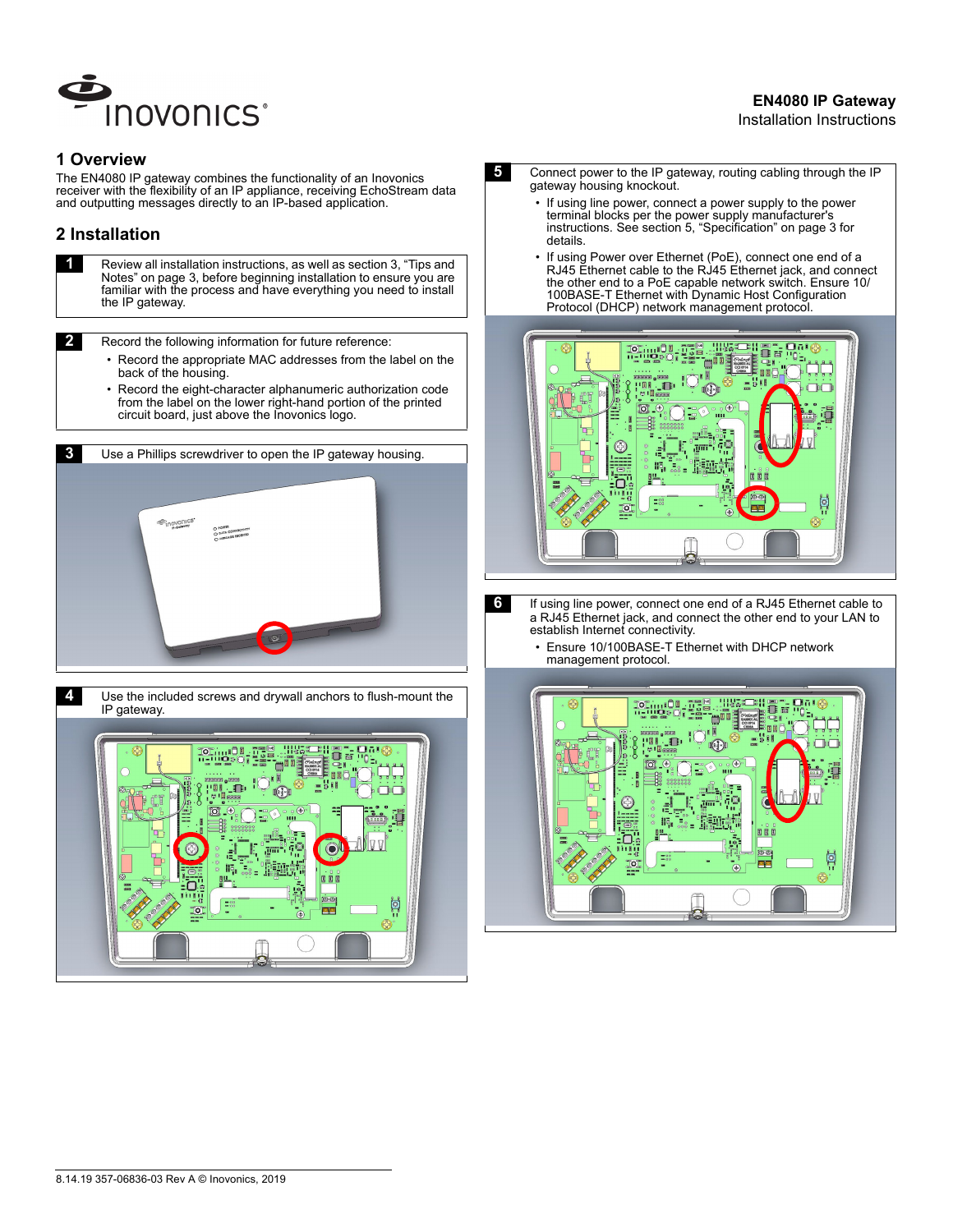**T** The IP gateway is able to use a range of radio frequencies, and is shipped from Inovonics set for your geographic area using the frequency band selection pins.

- A jumper will be set on the left two pins, marked AUS, to set the frequency range to 915-928 MHz for Australia.
- A jumper will be set on the right two pins, marked NZ, to set the frequency range to 921-928 MHz for New Zealand.
- The jumper will be removed to set the frequency band to 902-928 MHz for North America.
- a. Ensure the frequency band is set for your geographic are.
- b. If the frequency band is not set for your geographic area, place a selection jumper on the appropriate frequency band selection pins to select Australia or New Zealand, or remove it for North America.
- c. If you have changed the frequency band, press the reset button to complete configuration.



 **Note:** Steps 8 through 12 are generic configuration instructions for the IP gateway. For instructions for your individual license, see the *E\*4080 IP Gateway Amazon Web Services MQTT Quick Start Tech Note* or the *E\*4080 IP Gateway BACnet/IP Quick Start Tech Note* available in the documentation library at www.inovonics.com.

**8** If using an existing EN4080 configuration file, open the configuration file and proceed to step 11; if using a new EN4080 configuration file:

- a. Press the IP gateway's reset button.
- b. Wait for the green LED to flash.
- c. Insert a USB flash drive into either of the IP gateway's USB ports.
- d. When the red LED is solidly lit, remove the USB drive.
- e. Insert the USB drive into a PC.



- **9** On your PC, open the configuration file from the USB drive. • It will be named en4080-XX-config-YYYYMMDD-HHMMSS.yaml, where XX is the last two hex digits of the Ethernet MAC address, as shown on the label on the back of the house, and YYYYMMDD-HHMMSS is the current date and time. **10** Enter the configuration information into the .yaml file: • Enter TXIDs for the transmitters and any repeaters to be registered to the IP gateway, referring to and overwriting the examples provided in the file, separated by commas.
	- Enter the desired host name of the remote server where the IP-based application is running.
	- As desired, change the default port from port 5500 to another port.
	- Configure the network connectivity as desired. By default, only Ethernet is enabled with DHCP; WiFi is disabled. See quickstart guides for configuration details.

**11** Save the configuration file onto the USB drive as en4080-config.yaml.

**12** Load the configuration file onto the IP gateway:

- a. Safely eject the USB drive from the PC.
- b. Press the IP gateway's reset button.
- c. Wait for the green LED to flash.
- d. Insert the USB flash drive into either of the IP gateway's USB ports.
- e. When the red LED is solidly lit, indicating the gateway has finished processing the configuration file, remove the USB drive.



 **Note:** If the red LED is not solidly lit, the yaml file did not load. Please check formatting, ensure you are using Notepad ++ or a similar yaml editor and use a yaml validator such as yamllint.com.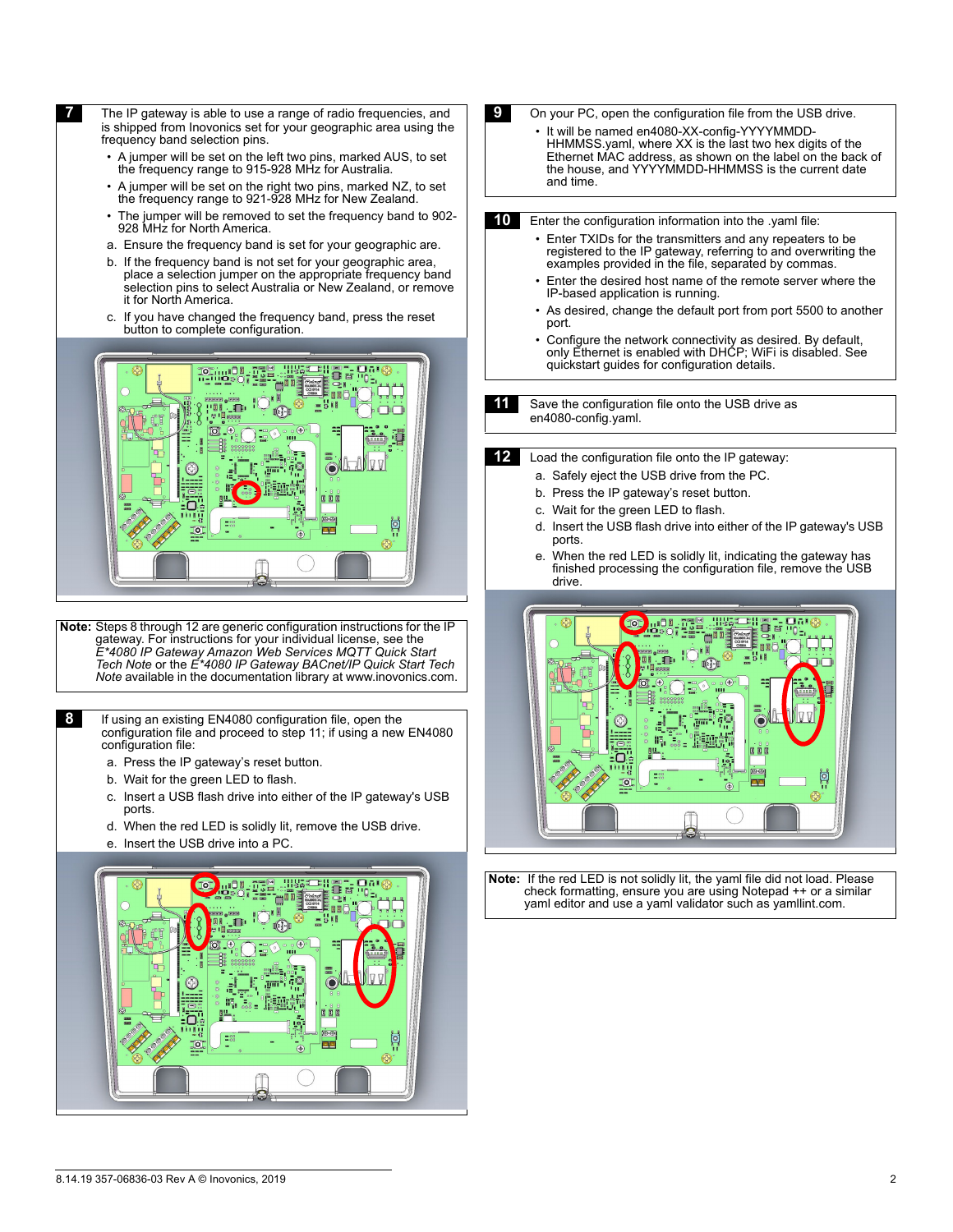

Once the IP gateway is functional and all transmitter TXIDs have been registered, the LEDs will function as follows:

- Green: Blinks when powering up; solid when power up is complete.
- Orange: Blinks while establishing an IP connection; solid when IP connected.
- Red: Blinks upon message receipt from any transmitter.

# **3 Tips and Notes**

### **3.1 Installation Notes**

- These products are designed to be maintained by professional technicians.
- Products are tested for indoor use.
- Inovonics recommends registering and testing end devices prior to installation, using a floor plan or something similar to indicate installation locations. Consider marking or applying descriptive labels to the end device cases to ensure proper installation. Conduct a site survey with an Inovonics survey kit prior to installation to assist with RF gateway, repeater and end device placement.
- Use a brand name USB flash drive with a FAT32 (vfat) filesystem for configuration.
- The IP gateway configuration file is YAML formatted. See yaml.org for details.
- If using line power, keep cable length to less than 10 feet to minimize noise pickup.
- To resolve connectivity issues, check for loose/disconnected cabling, ensure power to Ethernet routers and/or switches, and connect a laptop to the Ethernet cable attached to the IP gateway's RJ45 port and attempt to open a web site. If you are still unable to establish an Internet connection, contact a facility IT representative.
- Metal will reduce radio frequency (RF) range. Mount the IP gateway in a location removed from metal, including duct work, wire mesh screens, IT closets, metal boxes, and etc. For additional information, see the "EchoStream Device Installation Recommendation" tech note at www.inovonics.com.
- The EchoStream system should be tested regularly to ensure operation. To test, place the system in test mode, activate an end device, and ensure an appropriate response.

### **4 Questions**





If you have any problems with this procedure, contact Inovonics technical services:

- E-mail: support@inovonics.com.
- Phone: (800) 782-2709; (303) 939-9336.

### **5 Specification**

**Dimensions:** 9.556" x 6.65" x 1.208" (243 mm x 169 mm x 31 mm). **Power requirements:** Line power: The Inovonics ACC610 transformer, or a 12-14V AC intrinsically safe power supply capable of supplying at least 16W, or a 12-15V DC power supply capable of supplying at least 15W; POE: IEEE 802.3af-2003 compliant.

**Ethernet:** 10/100 BASE-T, DHCP, static IP.

**WiFi:** 802.11b/g/n, 2.4GHz, WPA/2-Personal, DHCP, static IP. **Operating frequencies:** EchoStream: 902 - 928 MHz North America, 915 - 928 MHz Australia, 921 - 928 MHz New Zealand; Wi-Fi® and Bluetooth®: 2.400 GHz to 2.485 GHz.

**Operating environment:** Temperature: 32°F to 140°F; humidity: Up to 90% non-condensing.

**Regulatory certifications:** FCC, RoHS, RCM, ISED.

## **6 Regulatory Compliance**

### **6.1 Television and Radio Interference**

This equipment has been tested and found to comply with the limits for a Class B digital device, pursuant to Part 15 of the FCC Rules. These limits are designed to provide reasonable protection against harmful interference in a residential installation. This equipment generates, uses and can radiate radio frequency energy and, if not installed and used in accordance with the instructions, may cause harmful interference to radio communications. However, there is no guarantee that interference will not occur in a particular installation. If this equipment does cause harmful interference to radio or television reception, which can be determined by turning the equipment off and on, the user is encouraged to try to correct the interference by one or more of the following measures:

- Increase the separation between the equipment and receiver.
- Consult the dealer or an experienced radio/TV technician for help.

Changes or modifications not expressly approved by the party responsible for compliance could void the user's authority to operate the equipment.

#### **6.2 FCC Part 15 and Innovation, Science and Economic Development Canada (ISED) Compliance**

This device complies with part 15 of the FCC Rules, and ISED license- exempt RSS standard(s). Operation is subject to the following two conditions: (1) this device may not cause interference, and (2) this device must accept any interference that may cause undesired operation of the device.